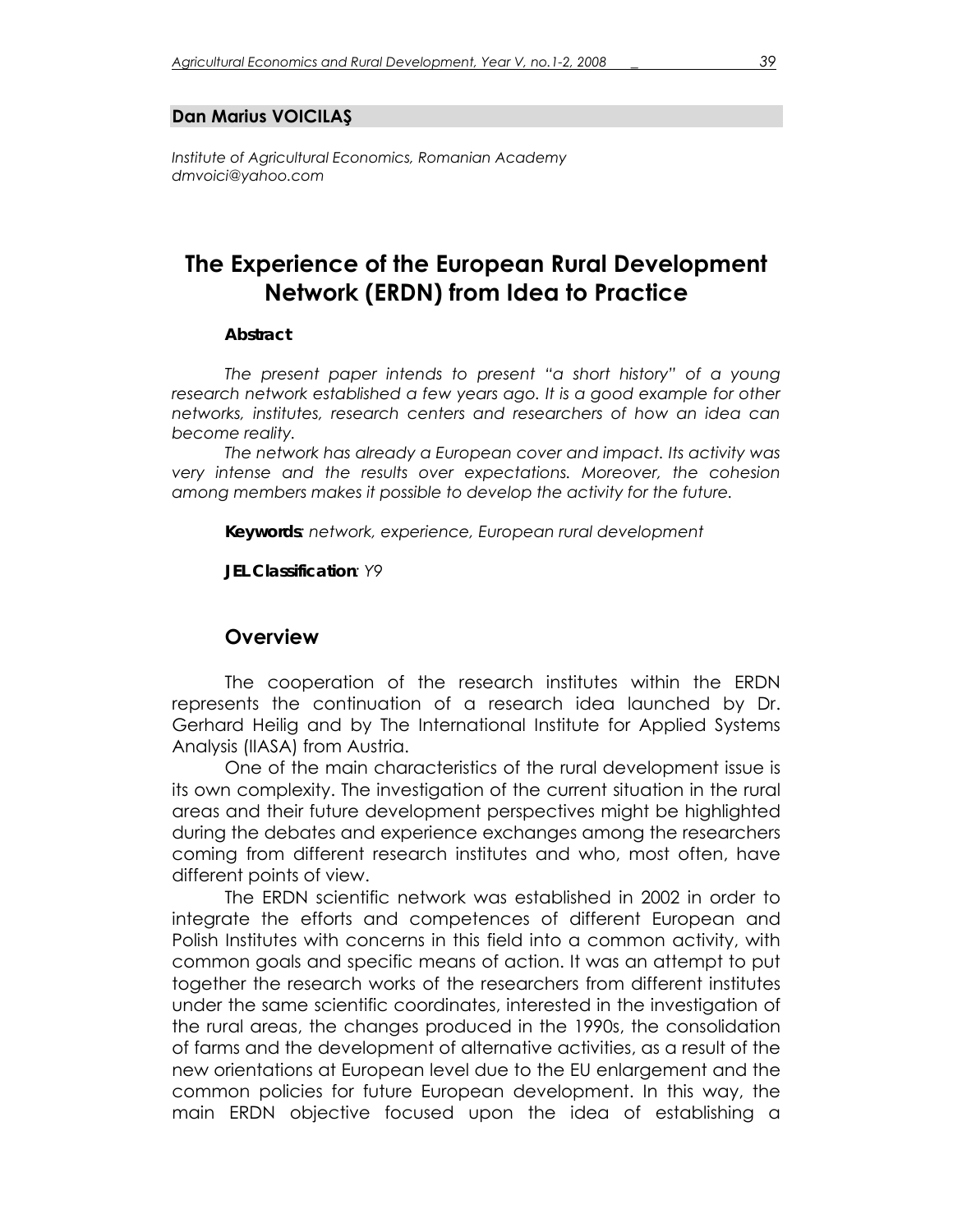European research network for agriculture and rural development. Through the development of the research activity in agriculture and rural development, both in Poland and Europe, with a special focus on the Central and Eastern Europe, ERDN tried to be in line with the European orientations in this field.

The Institute of Food and Agrarian Economy was designated to be in charge of the coordination of the ERDN activity and of reaching the objectives set up at the moment when the network was established.

### **ERDN goals**

At the moment when the idea of developing this research network was launched, certain main goals for the development of future activities were set up. We shall list some of these objectives, which lay at the basis of the first steps in the cooperation:

- The development of a vast cooperation basis between the Polish and European research institutes, within the EU enlargement process, dedicated to the analysis of the Member States, of their development level, of the perspectives and strategies of action for rural area development;
- The integration of the efforts and competences of the different Polish and European research institutes under a common activity of rural area investigation;
- Experience exchanges and promoting the individual results and output of the members in the network under the established scientific framework;
- Development of international scientific cooperation in rural development, mainly the development of cooperation in those areas of European interest while focusing the efforts upon the EU framework programs (FP6, FP7);
	- The development of this initiative through the establishment of a research network of European level, which should put together specialists from different fields of activity, such as: economy, agronomy, sociology, geography, computer science, etc.

# **Membership**

The research network has six founding members, all of them from Poland. The coordinator of the research network is the Institute of Food and Agrarian Economy - Institute of National Research from Warsaw (IERIGZ-PIB). This institute (www.ierigz.waw.pl) is an independent institution, authorized by the Ministry of Agriculture from Poland; it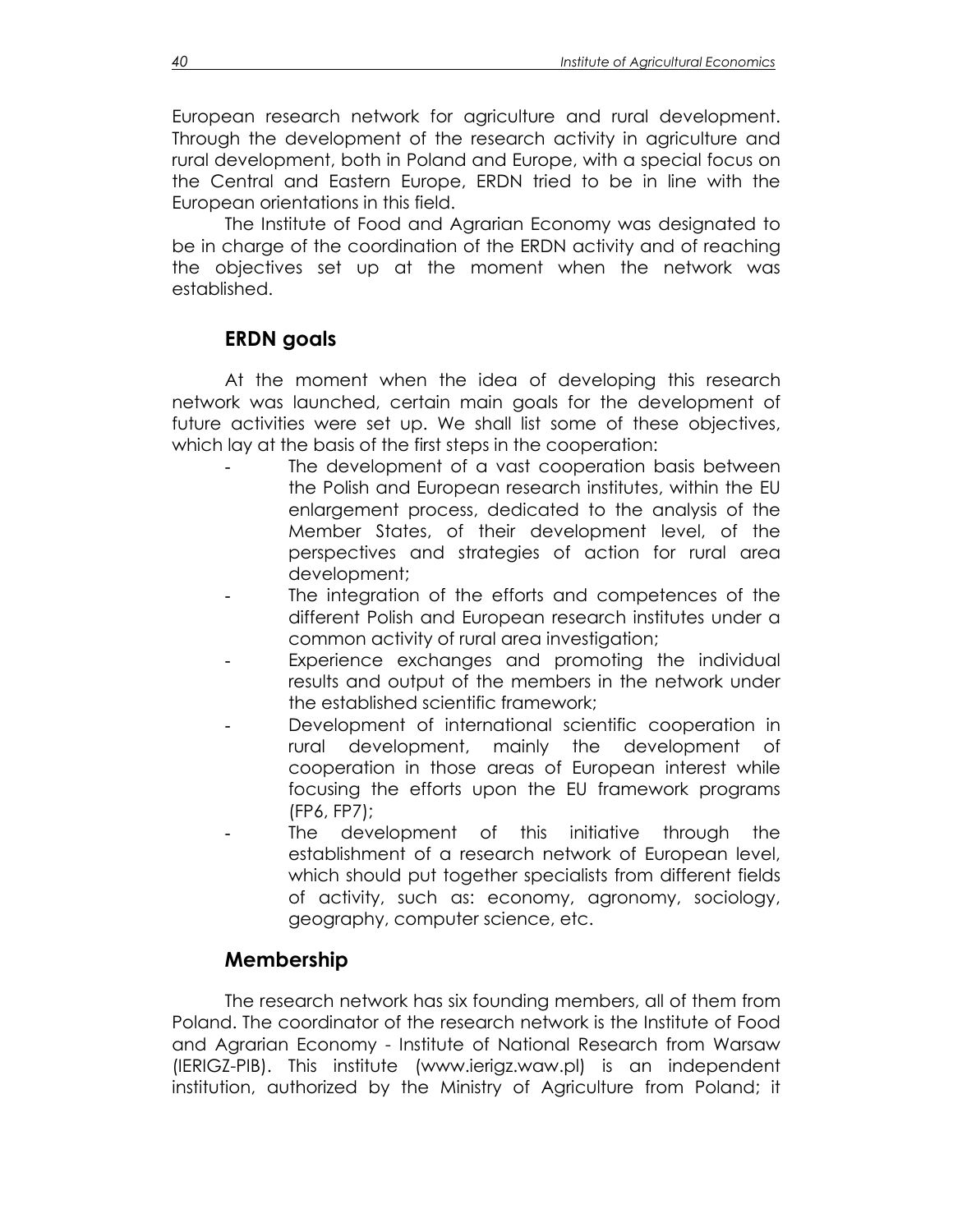participates to common projects with this ministry and it has both budgetary and extra budgetary funding.

Other institutes as founding members:

 - Institute for Land Reclamation and Grassland Farming (IMUZ) from the locality Raszyn - Poland (www.imuz.edu.pl);

 - Institute of Soil Science and Plant Cultivation (IUNG) from the locality Pulawy-Poland (www.iung.pulawy.pl);

 - Institute for Building, Mechanization and Electrification of Agriculture (IBMER) in Warsaw-Poland (www.ibmer.waw.pl);

 - Institute of Geography and Spatial Organization - The Polish Academy of Sciences (IGIPZ\_PAN) in Warsaw-Poland (www.twarda.pan.pl);

 - Systems Research Institute - The Polish Academy of Sciences (IBS-PAN) in Warsaw-Poland (www.ibspan.waw.pl).

 Besides the founding members, there are also associated institutes to the network, six in total, two from Austria and one from Romania, the Czech Republic, Slovakia, and Lithuania. These are:

 - Federal Institute of Agricultural Economics (AWI) from Vienna – Austria (www.awi.bmlfuw.gv.at);

 - International Institute for Applied Systems Analysis (IIASA) from the locality Laxenburg – Austria (www.iiasa.ac.at);

 - Lithuanian Institute of Agrarian Economics (LAEI) from Vilnius-Lithuania (www.laei.lt);

 - Institute of Landscape Ecology - The Czech Academy of Sciences (UEK) from the locality Ceske Budejovice - Czech Republic (www.uek.cas.cz);

 - Institute of Agricultural Economics (IAE) – the Romanian Academy, from Bucharest, Romania (www.ince.iea.ro);

 - Institute of Geography – The Slovakian Academy of Sciences (SAVBA)) from Bratislava - Slovakia (www.savba.sk).

 Other countries participating to the network: Estonia, Latvia, Finland, Sweden, Netherlands, Germany, Denmark, Greece, Great Britain, Hungary, and Russia.

# **Activities and results**

Under the common activities of ERDN, several proposals for projects have been already formulated, and the applications were sent for assessment to the commissions for the Community projects selection. These funding proposals had the acronym INCAL and SOFAG. Furthermore, the international working meetings, which were periodically organized, had the mission to strengthen this cooperation and to enlarge the perspectives for new proposals and common themes. The network members were regularly informed about the results of the scientific meetings. These results were easily disseminated to the members by Internet, as well as by other active or potential partners.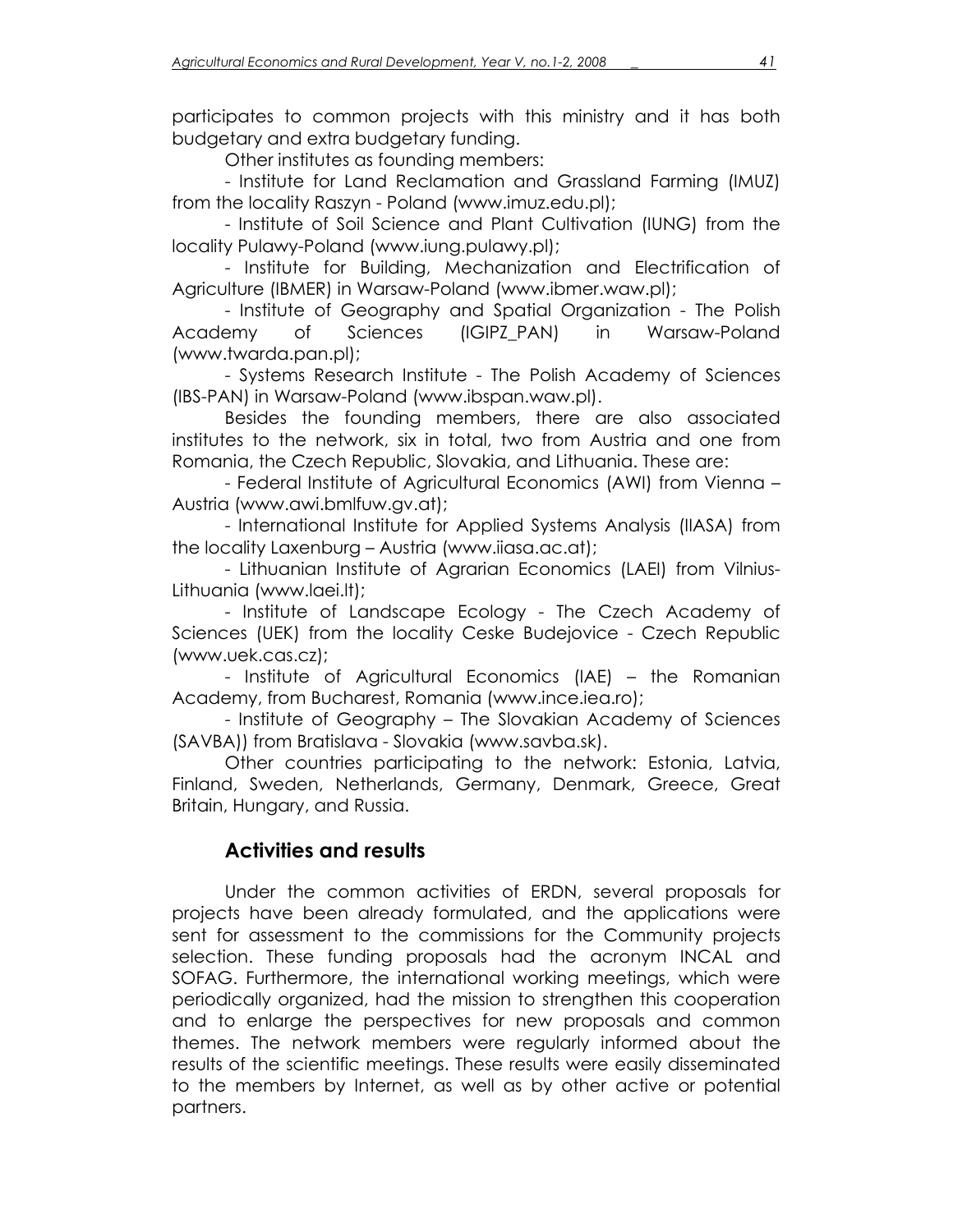For the organization of most meetings and actions proposed through the network statute at its establishment and mentioned in its main objectives, ERDN received financial support from the Polish Scientific Research Committee, under the research program "The International Cooperation under the form of scientific networks - Rural development in Central and Eastern Europe".

At present, the network is making great efforts for the identification of the research fields and themes in the strategic rural development area, together with all its partners, and at the same time for attracting new foreign partners. Since its foundation, the network was enlarged from six partner institutes to 20.

In its short history, in the period 2003 - 2006, ERDN organized four international conferences, to which all the founding members, associated members, collaborators or potential members were invited. The four conferences were organized in Poland and Lithuania and had the following themes: "Alternatives for the European rural areas" (2003), "Changes in the functionality of rural areas from the Baltic countries" (2004), "The rural development capacity in the Carpathians in Europe" (2005), "Endogenous factors stimulating rural development" (2006).

The results of the conferences, the scientific papers presented by the participants were published in a volume that was distributed to the members and the interested research institutes. The works presented and debated during the meetings were also published on the Internet, on the web page designed and dedicated exclusively to the activities of the network (www.erdn.waw.pl). Until the present moment, four volumes under the ERDN logo were edited, under the titles of the conferences mentioned above. The following can be listed among the most important works presented and published in the abovementioned volumes: *Main problems of agriculture and rural areas in Poland in the period of transformation and integration with European Union, Transforming the functional structure of Poland's rural areas, Rural space and rural development in Romania, Regional future scenarios for rural space types in Austria, Information society and the countryside: can internet-based systems bring income alternatives to rural areas?, Role of tourism in the development of rural marginal areas (region of Šumava Mts. in Czech Republic), Distribution of income in Polish agriculture, The changes in and the spatial patterns of Polish agriculture (for the volume "Alternatives for the European rural areas"); Developments of rural economies in the Central and Eastern Europe: an overview, The development of non-agricultural economic activity in Poland's rural areas, Social, economic and demographic changes of rural areas in Lithuania, Danish rural areas: recent experiences and future trends, Future perspectives for sparsely populated areas in Sweden, Changes in population and industries in the rural areas of Finland: from analysis of administrative regions to a GIS based approach, Web-based functionality of Polish self-governmental units and its effectiveness in promoting the development of rural areas,*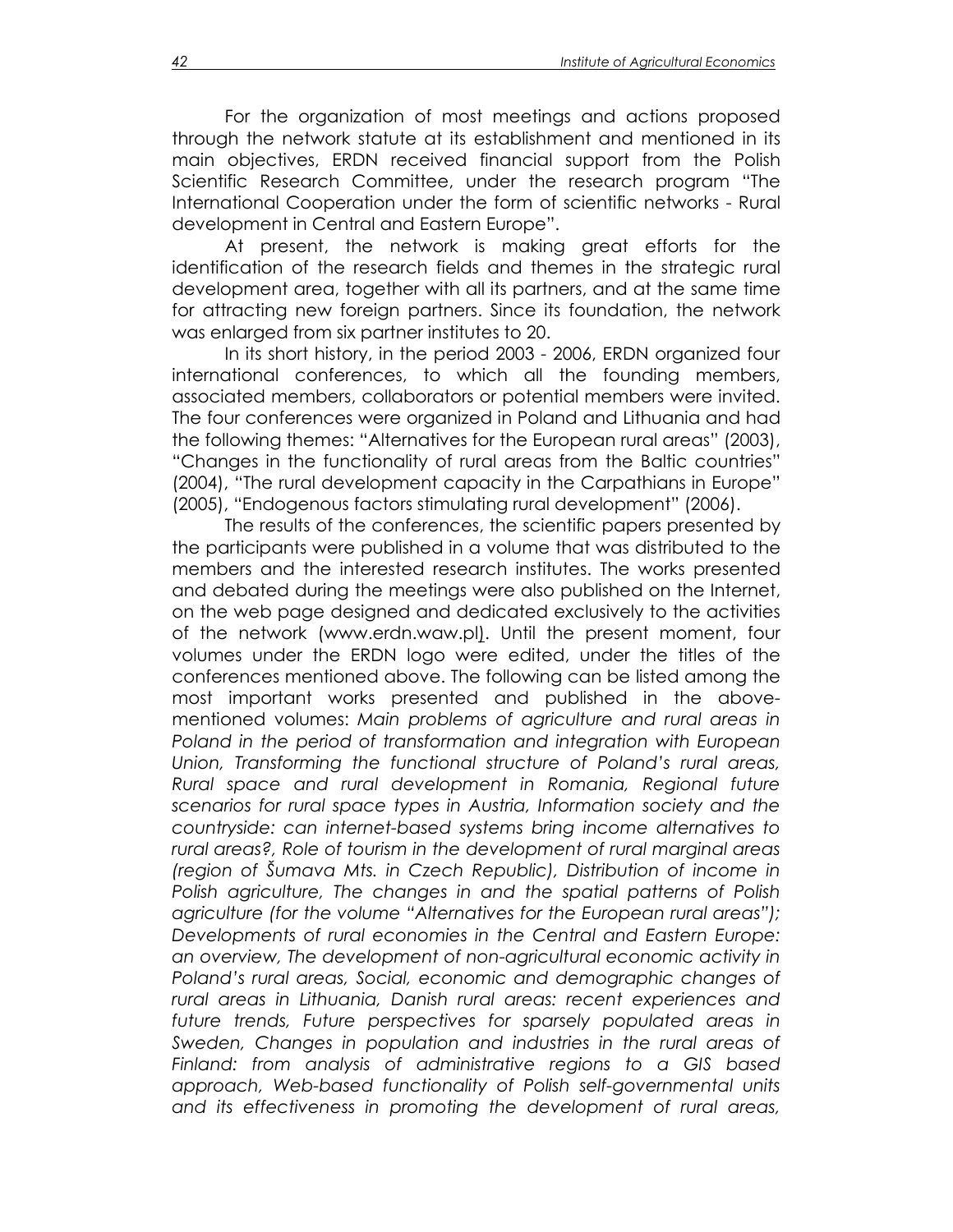*Structure and evolution of landscapes in connection with strategic planning of development of rural areas - on the example of the Slavsk area in the Kaliningrad district (for the volume "Changes in the*  functionality of rural areas from the Baltic countries"); The EU Rural *development policy in Austria, Lagging rural areas in post-socialist Hungary, Demographic changes of rural population in Slovakia, Unemployment as a reason of social exclusion – spatial analysis for Poland, Major changes in the Hungarian micro-regions, Romanian rural development and foreign direct investments, Agricultural markets in the new member states – development of agricultural production in Hungary, Land use and ownership and the Czech farm development, Agricultural engineering in the ecological mountains farms (for the volume "The rural development capacity in the Carpathians in Europe"; Public goods and rural development in Poland, restructuring in sparse regional structures – a Swedish case, On human capital and agrarisation in Poland, Existence and quality of Slovak rural municipalities' websites – the differentiating factor of rural competitiveness, Challenges in preparation of regional rural policy program for 2007-2013 – the case of Raache sub-region, Finland, Evaluation of educational measures of the Austrian rural development program - results and experiences, Human and social factors as endogenous factors stimulating the Leader program in Hungary, Endogenous rural development prospects in mountainous areas: the case of mount Parnonas in Greece, The role of Water Framework Directive in the development of rural areas (for the volume "Endogenous factors stimulating rural development")*.

# **ERDN perspectives**

Through its initiatives, ERDN attempts to focus its efforts on the following directions of action:

- ♦ Finding other common research themes and their getting in line with the themes of European interest;
- ♦ Participation with applications to international projects, mainly those with European financial support;
- ♦ Strengthening the cooperation through the design of common research papers by joint research teams under the network, the participation to international scientific events, the organization of common scientific activities;
- ♦ Attracting new members into the network;
- ♦ Periodical editing of a network journal, other than the annual publication consisting of the works of the network conferences, or the development of an on-line publication;
- ♦ Organization of an international conference in each of the Member Countries (in the year 2007 the conference took